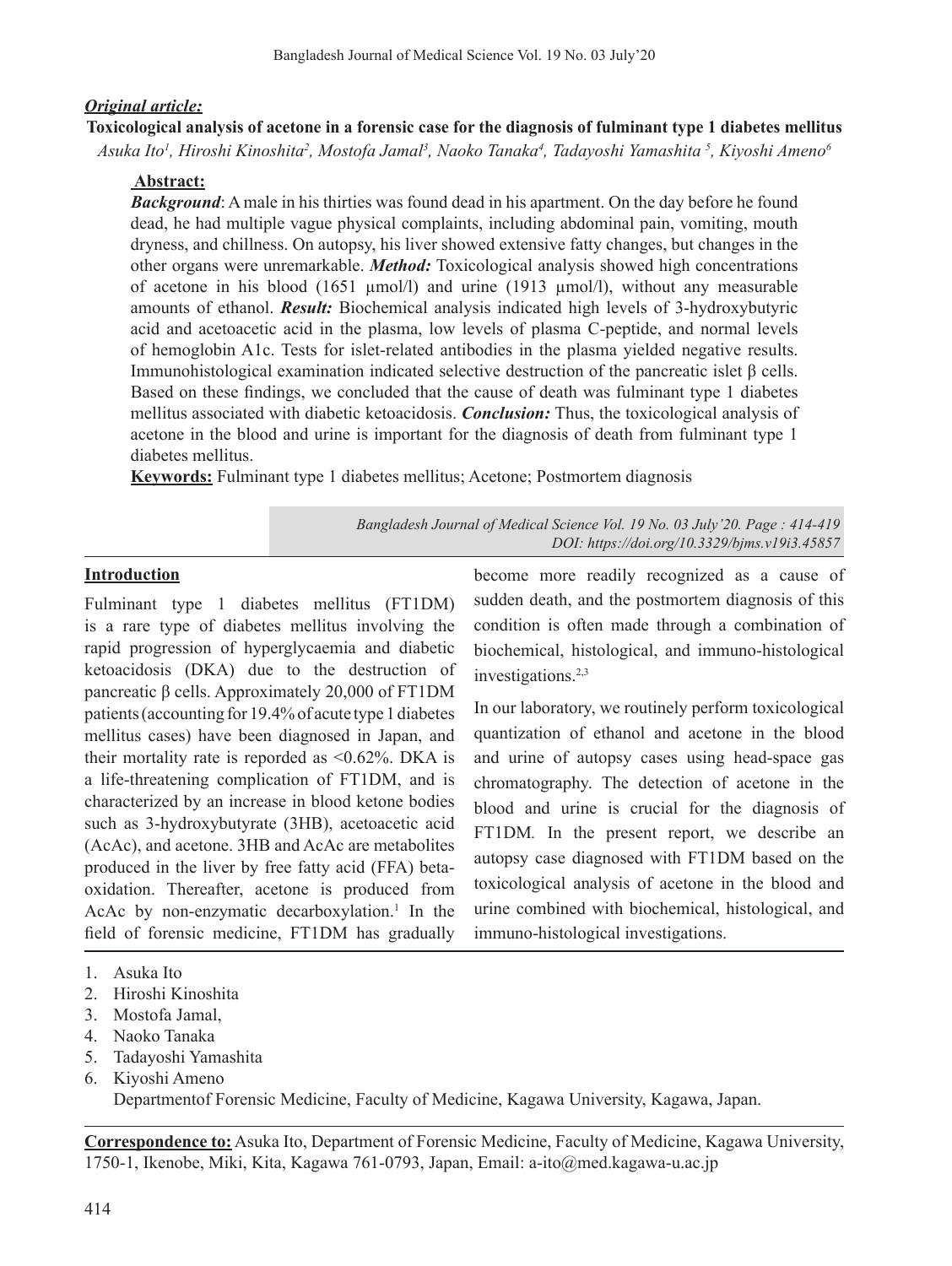#### **Materials and methods**

### *Case history*

Amale in histhirties wasfound dead in his apartment. According to the police investigation, he visited his general physician complaining of general fatigue, abdominal discomfort and headache four days earlier. He did not show up for his recommended follow up examination, but the day before his death, he consulted another general physician for his persisting abdominal pain, vomiting, mouth dryness and chillness. The doctor prescribed medication for what he suspected was infection. An autopsy was performed approximately 1 day after his death.

# *Autopsy findings*

The height and body weight were 172 cm and 56 kg, respectively. No external injury was found. Multiple petechiae were observed in the epicardium, pleura, and peritoneum. The heart weighed339 g contained 375ml of dark red blood with coagula in the cardiac chamber. The liver weighed 1430 g, which appeared yellowish brown. The pancreas weighed 111 g, which was slightly soft. Other organs showed no significant macroscopic changes.

## *Laboratory Procedures*

#### Sample collection

Urine and blood from femoral vein were collected and kept at 4℃ until analysis.

#### Toxicological analysis

Head-space gas chromatography was used for determination of ethanol and acetone in the blood and urine. Triage™ DOA (Biosite Inc., San Diego, CA, USA) was used for multi-drug screening in urine*.* Liquid chromatography tandem mass spectrometry (LC-MS/MS) was used for toxicological analysis of drugs.

## Biochemical analysis.

Hemoglobin A1c (HbA1c) and CRP levels in whole blood were measured by the latex turbidimetric immunoassay using CHM-4100 (Nihon kohden, Tokyo, Japan). Plasma glucose level and ketone body concentrations were measured using enzymatic method. Serum C-peptide and anti-IA-2 antibody were measured by chemiluminescent immunoassay and radioimmunoassay, respectively, and antiinsulin and anti-glutamic acid decarboxylase (GAD) antibodies were measured by enzymelinked immunosorbent assay. The biochemical and immunochemical analysis were performed by SRL,

Inc. (Tokyo, Japan). Urine glucose and ketone bodies (acetone and AcAc) were determined using a simple dip-stick test paper (UropaperR III 'Eiken', Eiken chemical Co., Ltd. Tokyo, Japan).

Histopathological and immunohistochemistry examinations

Histopathological examinations on formalinfixed and paraffin-embedded specimens of the organs were performed using hematoxylin-eosin (HE) staining. Oil Red O staining was performed according to the manufacturer's protocol (New Histo. Science Laboratory Co., Tokyo, Japan) on the sections of formalin-fixed liver and kidney samples. Immunohistochemical examinations for antiglucagon and anti-insulin were also performed.

**Ethical clearance:** This study was approved by Faculty of Medicine, Kagawa University, 1750-1, Ikenobe, Miki, Kita, Kagawa 761-0793, Japan.

### **Results**

A high concentration of acetone in the blood (1651 µmol/l) and urine (1913 µmol/l) was detected as shown in Table 1. No ethanol was detected in the blood and urine. Blood level of acetaminophen was 1.14 µg/ml and this value was lower than the therapeutic range (10-20µg/ml). Drug screening results using Triage™ DOA were negative.

Table 1 summarized the ketone bodies concentrations in the biological fluids of victim and healthy adults. 3HB concentration in plasma was about 200-fold higher than the upper limit of normal range. The urine dip-stick test was +2 for ketone bodies and glucose.

**Table 1: Ketone bodies concentrations in the biological fluids of victim and healthy adults.**

| <b>Ketone bodies</b>              | Victm's<br>sample | <b>Normal</b><br>ranges |
|-----------------------------------|-------------------|-------------------------|
| Acetone (blood, µmol/l)           | 165119            | $3.2 - 61$              |
| $(urine, \mu mol/l)$              | 1913              | $2.2 - 161$             |
| Acetoacetic acid (plasma, µmol/l) | 73                | $<$ 68                  |
| 3-Hydoxybutyrate (plasma, µmol/l) | 13753             | <74                     |

Table 2 summarized the concentrations of biochemical substances in victim's biological fluids and their normal ranges of healthy adalts. A high concentration of glucose, elastase-1 and amylase was foundin plasma, while HbA1c was in a normal range and the plasma C-peptide level was below the detection limit. Plasma concentrations of autoantibodies associated with islets of Langerhans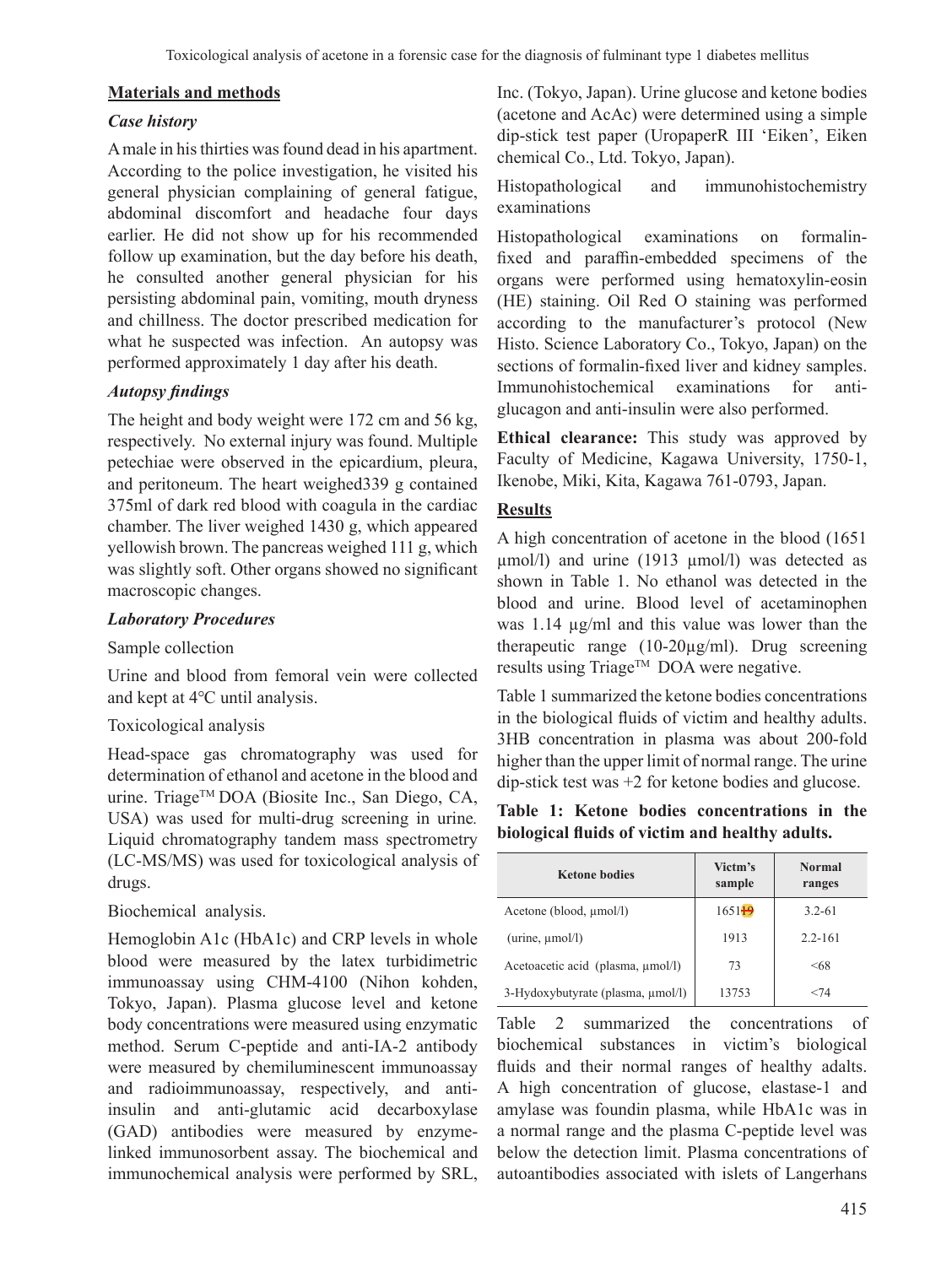such as anti-GAD antibody, anti-IA-2 antibody and anti-insulin antibody were below the detection limit.

| <b>Table 2:</b> Concentrations of biochemical substances |
|----------------------------------------------------------|
| in victim's biological fluids and their normal ranges    |
| of healthy adalts.                                       |

| <b>Biochemical substances</b> | Victm's<br>sample | <b>Normal</b><br>ranges |
|-------------------------------|-------------------|-------------------------|
| Glucose $(mg/dl)$             | 997*              | $<$ 200                 |
| $HbA1c$ $(\%)$                | $6.1**$           | $4.6 - 6.2$             |
| $C$ -peptide $(ng/ml)$        | ${}< 0.03*$       | $0.5 - 2.0$             |
| Elastase1 (ng/dl)             | 1590*             | 80-304                  |
| Amylase (U/l)                 | 2390*             | 37-125                  |
| Lypase $(U/I)$                | $47*$             | $16 - 55$               |
| $CRP$ (mg/dl)                 | 1.88**            | < 0.3                   |
| Anti-GAD antibody (U/ml)      | $< 5.0*$          | < 5.0                   |
| Anti-IA-2 ntibody (U/ml)      | $< 0.4*$          | ${}_{0.6}$              |
| Anti-insulin antibody (U/ml)  | $< 0.4*$          | ${}_{0.4}$              |

\*; plasma, \*\*; whole blood.

Fig. 1 shows HE staining of pancreas (A), immunohistochemical examinations using antiglucagon antibody (B) and anti-insulin antibody (C). A few lymphocyte infiltrates were observed in the interlobular connective tissue. No islet of Langerhans was found in HE-stained sections of pancreas. None of insulin-positive cell (pancreatic islet ß cell) was detected, although many glucagon-positive cells (pancreatic islet  $\alpha$  cells) were found.

Fig. 2 (A and B) shows diffuse vacuolation in the HE-stained sections of the liver and renal tubules. Fig. 2 (C and D) shows microscopic-observation of liver and renal tubules (Oil-red O stain). Oil-red O staining revealed that vacuoles in the liver and the renal tubules consisted of lipid droplets. No obvious histological changes were observed in other organs of the body.

# **Discussion**

Forensic autopsy cases of FT1DM have been previously diagnosed through a combination of biochemical, histopathological, and immunohistopathological findings.<sup>2,3</sup> However, there are certain difficulties associated with the postmortem diagnosis of FT1DM: non-specific macroscopic observation of fatty liver in FT1DM cases; the abrupt onset of FT1DM; unstable postmortem blood glucose levels;<sup>4</sup> and no increase in HbA1c levels due to FT1DM.

In the present case, the acetone levels were greater by approximately 30- and 12-fold in the blood and urine, respectively, relative to those of a healthy adult; moreover, the blood acetone levels were approximately 6-fold greater than the cutoff value ( $250 \mu$ mol/l) in postmortem blood,<sup>5</sup> thus indicating acetonemia. Furthermore, the victim exhibited a positive result following a urine dipstick test for ketone bodies.

Several studies have reported the various conditions that can lead to higher-than-average amounts of acetone in the body, such as DKA, alcoholic ketoacidosis, hypothermia, malnutrition, and intoxication.<sup>5</sup>In the present forensic autopsy case, we focused on the likelihood of DKA. The victim did not have a history of excessive alcohol consumption, malnutrition, or hypothermia. In addition, autopsy findings showed no difference in color of the blood between the left and right heart. A previous study showed that hypothermia might lead to a change in the color of the heart blood, thus indicating that our victim did not die of hypothermia. The body mass index (BMI; calculated using his height and weight) of the victim was 18.9, which is in the normal range (BMI, 18.5–25). Moreover, no solvents containing acetone were found near the victim. Since postmortem diagnosis of FT1DM is difficult, the finding that triggers to diagnosis is important. In this case, we measured acetone in the blood and urine which is useful to diagnose DKA of FT1DM.

The clinical diagnostic criteria for FT1DM have already been well-established.There are some specific criteria for the clinical diagnosis of FT1DM, such as diabetic ketosis or DKA due to the elevation of serum and/or urinary ketone bodies, high blood glucose levels  $(>288 \text{ mg/dl})$ , low HbA1c levels  $(<8.7\%)$ , and low urinary C-peptide excretion (<10 μg/day) or low serum C-peptide concentration (<0.3 ng/ml). Other features include undetectable islet*-*related autoantibodies, elevation of serum pancreatic enzyme levels (amylase, lipase or elastase-1), and flu-like or gastrointestinal symptoms prior to disease onset.<sup>6</sup> In addition, a combination of genetic (e.g. certain HLA haplotypes) and environmental (e.g. viral infection) factors are hypothesized to trigger rapid and transient immune cell infiltration of the pancreatic islets, thereby destroying nearly all the  $β$  cells.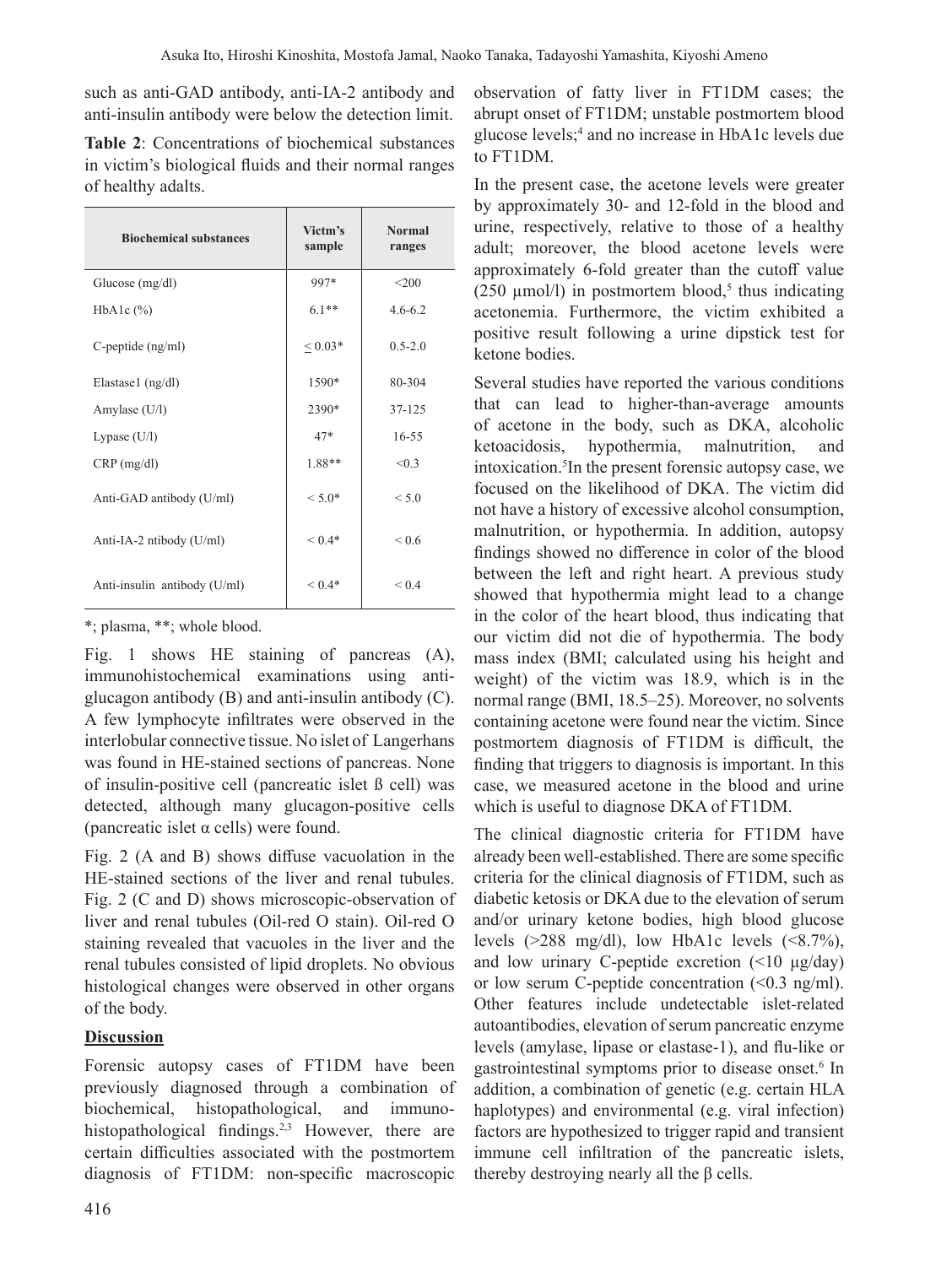Postmortem changes affecting the biochemical substances in the body make it difficult to clinically diagnose forensic cases. The HbA1c level in the blood is relatively stable after death.<sup>7</sup> However, a small elevation in 3HB levels in postmortem plasma has been previously reported. The normal range of postmortem plasma 3HB levels is <200 µmol/l.8 In the present case, 3HB concentration in the victim's plasma was about 68-fold higher than that upper limit of postmortem plasma and suggesting DKA. The blood glucose level was 4-fold higher than the upper limit of normal; however, postmortem blood glucose levels are known to fluctuate unpredictably, and there is often a variable decrease in glucose levels after death.<sup>4</sup>The normal range of postmortem plasma amylase levels is <1000 U/l.<sup>9</sup> We found high plasma amylase levels (2390 U/l) in the present case, possibly due to the presence of FT1DM. The serum C-peptide level was also lower than the normal range, potentially due to FT1DM or postmortem changes in C-peptides.<sup>10</sup> Tests for pancreatic islet-related autoantibodies also yielded negative results. Furthermore, the gastrointestinal and flulike symptoms were consistent with the clinical diagnostic criteria of FT1DM.

Immunohistochemical analysis showed a few islets of Langerhans with many α cells, but no β cells. Histological examination indicated the deposition of fat droplets in the liver and renal tubules. A previous study suggests that 22.6% of FT1DM cases experience complication with fatty liver due to insulin resistance, which can lead to the production

of FFA through the degradation of triglycerides (TG) in peripheral adipose tissue. These FFA flow into the liver, which could increase TG synthesis in the liver. FFA may also contribute to the deposition of fat in the renal tubules, although the underlying mechanism remains unclear.

**Conclusion**: Based on victim's history, clinical criteria, toxicological analysis results, and histological and immunohistochemical findings, we concluded that the cause of death was FT1DM associated with DKA. Thus, we believe that acetone measurement in the blood and urine is essential for the diagnosis of FT1DM as the cause of death.

**Funding:** This research did not receive any specific grant from funding agencies in the public, commercial, or not-for-profit sectors.

## **Conflict of interest**

The authors declare no conflict of interest

## **Authors' contributions**

Data gathering and idea owner of this study: Asuka Ito, Kinoshita H, Jamal M

Study design: Asuka Ito, Kinoshita H, Jamal M, Tanaka N, Yamashita T, Ameno K

Data gathering: Asuka Ito, Kinoshita H, Jamal M, Tanaka N, Yamashita T, Ameno K

Writing and submitting manuscript: Asuka Ito, Kinoshita H, Jamal M

Editing and approval of final draft: Asuka Ito, Kinoshita H, Jamal M, Tanaka N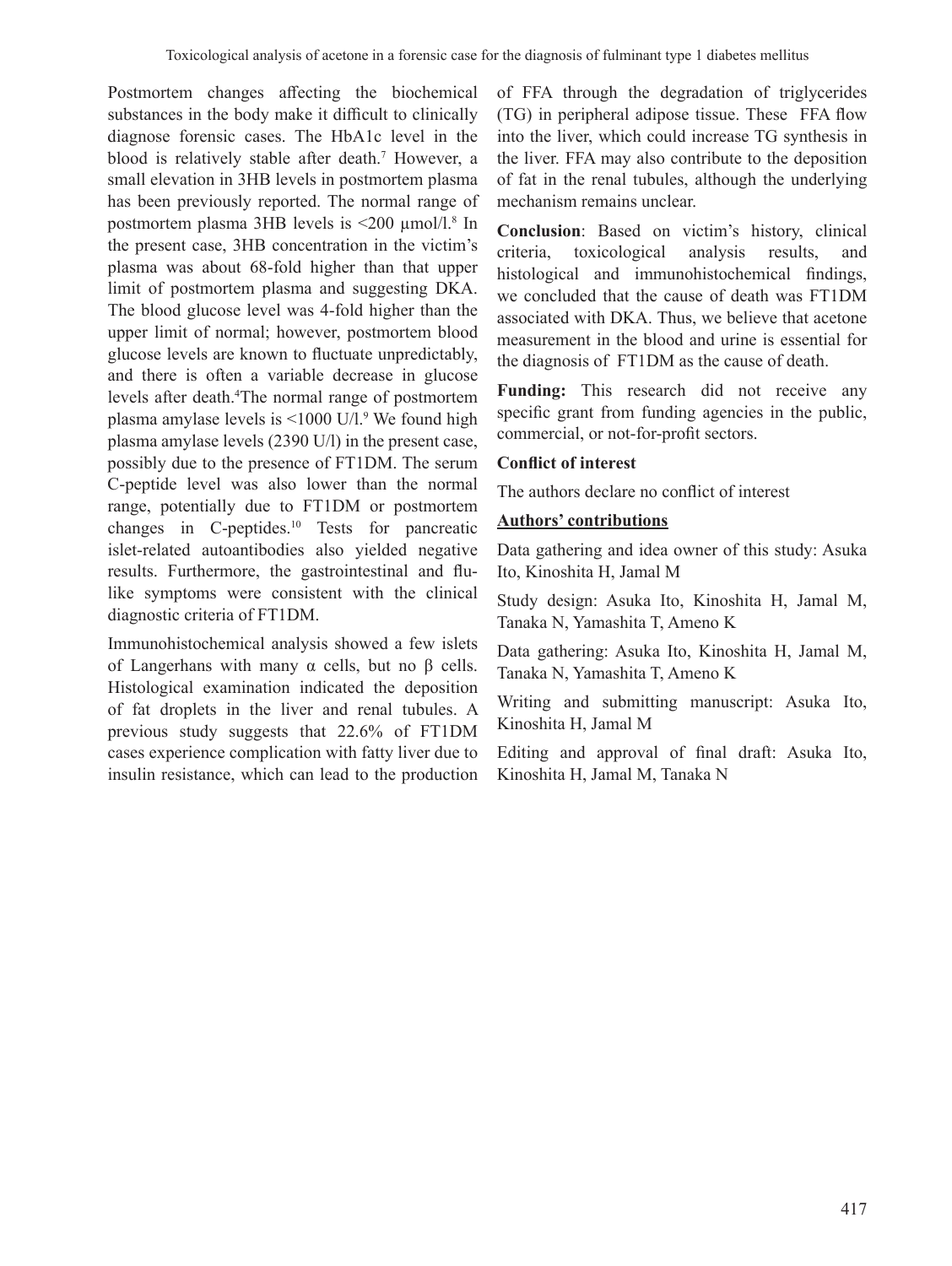

Fig. 1. Pancreatic tissues stained by HE (A), anti-glucagon antibodies (B) and anti-insulin antibodies (C). There are a few lymphocyte infiltrates in the interlobular connective tissue and no islet of Langerhans to find (A). None of insulinpositive cell was detected  $(B)$ . Many glucagon-positive cells were detected  $(C)$ .



Fig. 2. Hepatic tissue (A) and renal tissue (B) stained by HE, and hepatic tissue (C) and renal tissue (D) stained by Oil-red O. Diffuse vacuolation in the liver and the renal tubules (A and B). Oil-red O staining revealed that vacuoles in the liver and the renal tubules consisted of lipid droplets (C and D).